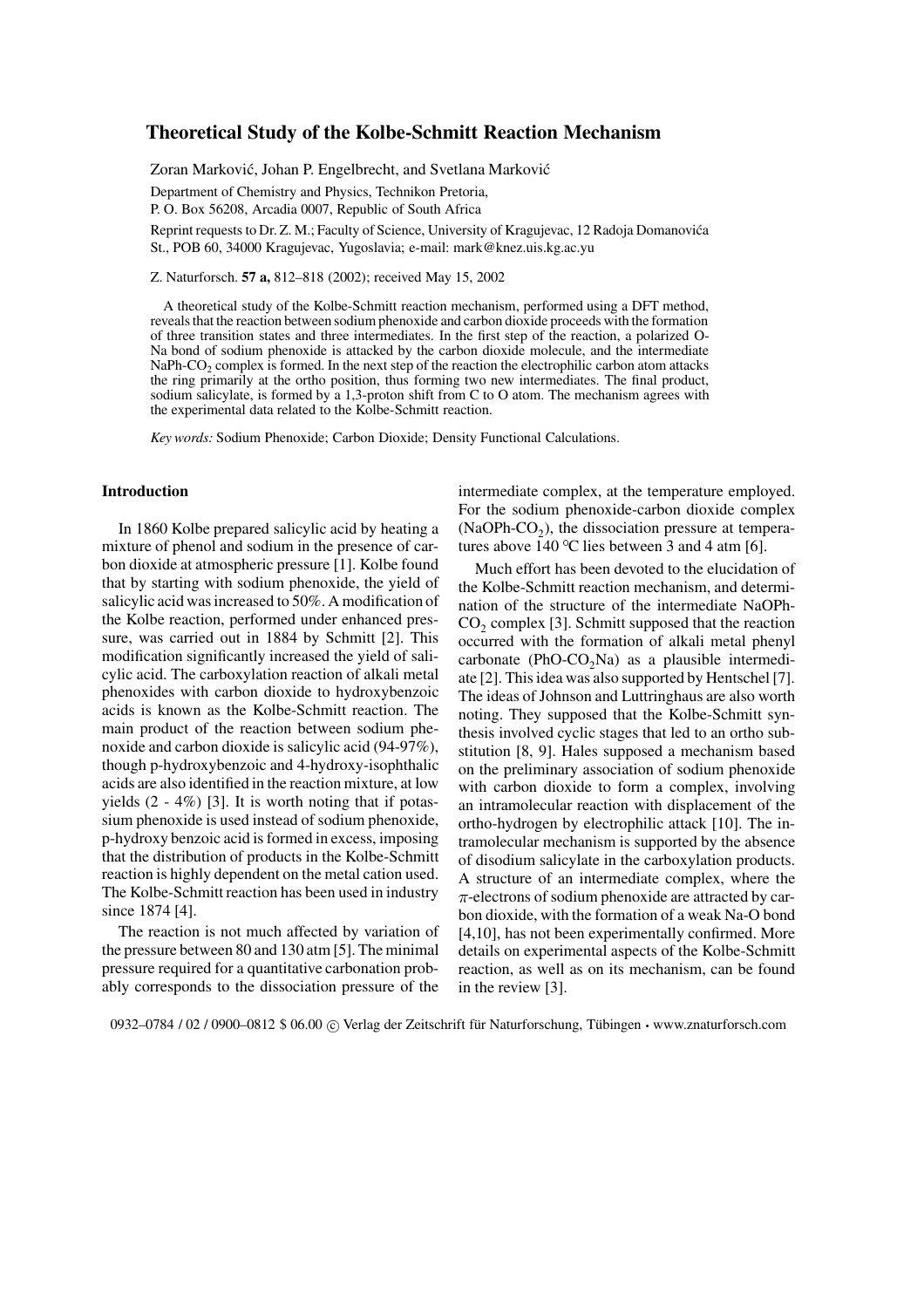## Z. Marković et al. · Theoretical Study of the Kolbe-Schmitt Reaction Mechanism 813



Fig. 1. (a) Distribution of Mulliken charges in the sodium phenoxide and carbon dioxide molecules. (b) HOMO-LUMO orbitals of sodium phenoxide and carbon dioxide. (c) The optimized geometry of the intermediate B (NaPh-CO<sub>2</sub> complex). (d) HOMO orbitals of the intermediate B. For better understanding, all C-atoms are represented by grey circles, and labelled by numbers. The same notation is used in Figs. 2 and 3.

The structure of solvent-free sodium phenoxide was recently determined [11]. It was found that solvent-free sodium phenoxide crystallised, forming polymeric chains, and the four-membered ring chain was separated by oxoligands [11]. This work also provides valuable information on the Kolbe-Schmitt reaction mechanism. It was shown, on the basis of the FT-IR study, that the NaOPh-CO<sub>2</sub> complex, when exposed to higher temperatures, underwent an irreversible phase transition. Namely, it was found that the asymmetric stretching vibration,  $\nu(CO_2)$ asym =  $1685$  cm<sup> $-1$ </sup>, was at higher temperatures divided into two bands at 1680 and 1651 cm<sup>-1</sup>, thus indicating that a further intermediate of the Kolbe-Schmitt reaction was formed. This assumption was also confirmed by the DTA studies [11]. On the basis of these investigations, two intermediates can be expected in the Kolbe-Schmitt reaction.

Although the reaction is known since the middle of the XIX century, the elucidation of its mechanism has not been accomplished. Surprisingly, this reaction has not been considered by means of theoretical methods. In this paper we report the results of a theoretical examination of the reaction between carbon dioxide and sodium phenoxide. It is well-known that the Kolbe-Schmitt reaction occurs at high temperatures (note that the original Kolbe reaction was

performed at  $220 - 250$  °C, where the introduction of carbon dioxide caused a large amount of phenol to distil) [12]. In addition, the melting point of sodium phenoxide is  $61 - 64$  °C, imposing that the crystal structure of sodium phenoxide has to be destroyed under the conditions of the Kolbe-Schmitt reaction. For these reasons, we investigate the mechanism of this reaction in the gas phase and assume that this approximation is reasonable.

#### **Computational Methods**

A DFT method is used in this study. For the DFT calculations we use the hybrid gradient corrected exchange functional proposed by Becke [13, 14], combined with the gradient-corrected correlation functional of Lee, Yang, and Parr [14]. This functional, commonly known as B3LYP, turned out to be quite reliable for geometrical optimisations [15]. In this work, geometrical optimisations for all compounds are carried out using the LANL2DZ basis set. The first row atoms are described by the double zeta basis Dunning-Hay [16]. Quantum chemical calculations are performed by means of the Gaussian 98 program package [17].

The geometries for the stationary points are identified by the minimisation of the energy with respect to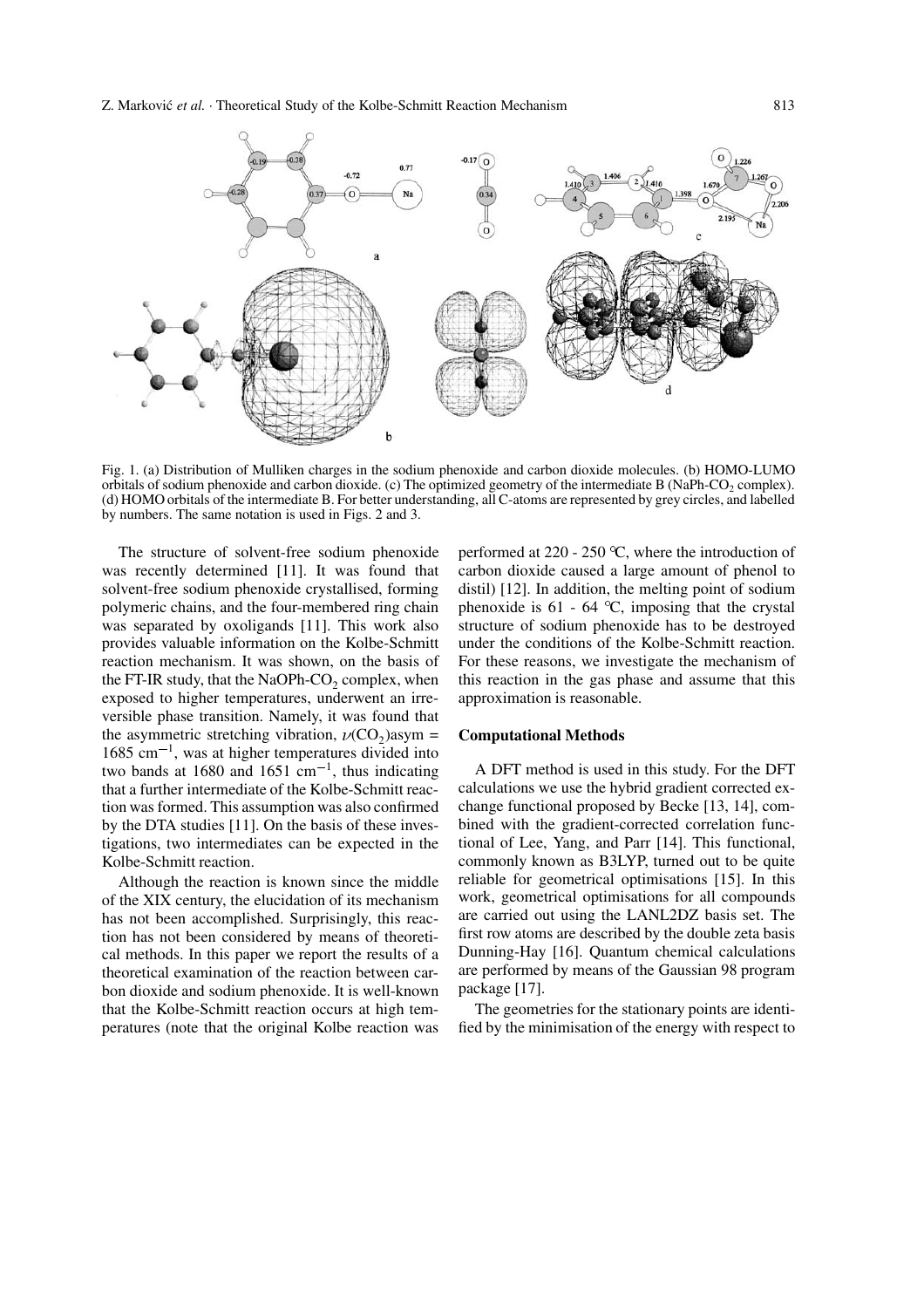

Fig. 2. The optimized geometries of the transition states o-TS1, p-TS1and TS2; and the intermediates C and D.

all geometrical parameters. All vibrational frequencies are calculated at the B3LYP / LANL2DZ level of theory, in order to identify whether a certain structure is a ground state (zero imaginary frequencies) or a transition state (one imaginary frequency). The analysis of the vibrational frequencies is performed by means of the gOpenMol program, version 2.1 [18, 19].

## **Results**

There are two positions in a sodium phenoxide molecule where carbon dioxide can attack (Fig. 1a): a benzene ring or a polarized O-Na bond. These two possible attacks of the carbon dioxide molecule are considered as the first step of the Kolbe-Schmitt reaction. Our calculations show that carbon dioxide can react only with the O-Na group, forming the intermediate NaPh- $CO<sub>2</sub>$  complex (B), whose optimized geometry is presented in Figure 1c. The vibrational analysis of this complex shows a strong vibration of the  $CO_2$  moiety at 1868 cm<sup>-1</sup>.

In the next step of the reaction, the electrophilic carbon atom, which belongs to the  $CO<sub>2</sub>$  moiety, attacks the ring at the ortho, meta or para position. For con-

versions in the ortho and para positions, the activation energies of 5.44 and 10.37 kcal/mol, respectively, are found (Fig. 4). For the reaction in the meta position, a reaction path, as well as a transition state are not revealed. This agrees with the HOMO-LUMO analysis of the intermediate B (Fig. 1d), which clearly shows that the HOMO orbital is located on the ortho and para carbon atoms of the benzene ring. According to the Curtin-Hammond principle, the product distribution is determined by the difference of free energies of the two transition states. The 4.9 kcal/mol difference in free energy of the ortho and para products results in an about 3300:1 ratio of the products concentrations. On the basis of this, one should expect the para substituted product at a very low yield in the reaction mixture, which agrees well with the experimental data. For these reasons, the meta and para routs are excluded from the present investigation. The reaction in the ortho position proceeds via the transition states o-TS1 and TS2, with the formation of the intermediates C and D. In Fig. 2 the optimized geometries of o-TS1, p-TS1, TS2, C, and D are depicted. The vibrational analysis shows that D exhibits a strong vibration of the  $CO_2$  moiety at 1730 cm<sup>-1</sup>.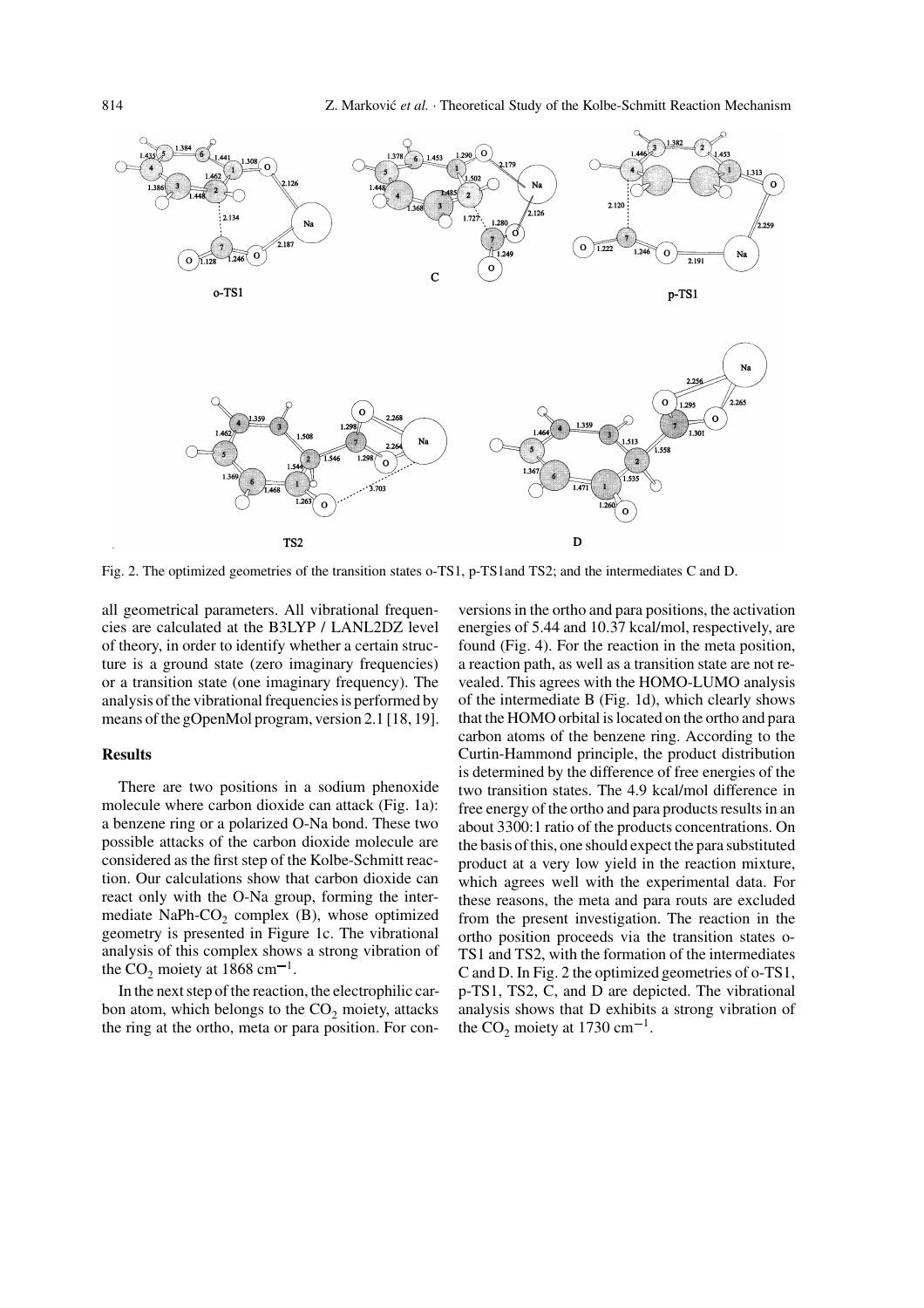

Table 1. The values of total energies in a.u. for all calculated structures.

Fig. 3. Three reaction pathways for the last step of the Kolbe-Schmitt reaction and the optimized geometry of the transition state TS3.

A 1,3-proton shift from the C to O atom in the intermediate D is considered as a plausible last step of the reaction. Three pathways are examined (Fig. 3): a shift from C to O via a cyclic transition state (pathway I), a reaction between two molecules of the intermediate D (pathway II) and a deprotonation from the C atom followed by the protonation of the O atom (pathway III). For the pathways I and II reaction paths are not revealed. The pathway III proceeds via the transition state TS3, whose optimized geometry is presented in Figure 3.

In Table 1 the values of the total energies in a.u. for all calculated structures are presented.

## **Discussion**

On the basis of the results presented above, one can conclude that the Kolbe-Schmitt reaction proceeds via three transition states and three intermediates. A general outline of the mechanism, as well as the reaction profile, are presented in Figure 4. The reaction is apparently exothermic, what agrees with the experimental data [20].

Carbon dioxide is a weak electrophile, so that an attack at the benzene nucleus (in either ortho, or meta

or para position) does not reveal any possible reaction path. The reaction between  $CO<sub>2</sub>$  and polarized O-Na bond proceeds smoothly, with stabilization of the system (Fig. 4b) and formation of the intermediate B. This can be explained by the fact that the bonds O-Na in sodium phenoxide and C-O in carbon dioxide are particularly polar, as illustrated by the distribution of Mulliken charges for both molecules (Fig. 1a). In addition, the HOMO-LUMO analysis shows that the LUMO orbital of sodium phenoxide is located practically only on the sodium atom, whereas the HOMO orbital in carbon dioxide is located on the oxygen atoms (Fig. 1b). On the other hand, the HOMO orbital of sodium phenoxide is spread over both the benzene ring and oxygen atom, whereas the LUMO orbital of carbon dioxide is mainly located on the carbon atom. These facts confirm our prediction that the reactive site in the first step of the reaction is the O-Na bond. It is interesting that this step of the reaction proceeds without any activation barrier. It is well known that not all chemical reactions have transition states, especially in the gas phase. In fact, reactions without energy barriers are quite common [21].

The analysis of the geometry of the intermediate B (Fig. 1c) shows that the C7 atom is partially posi-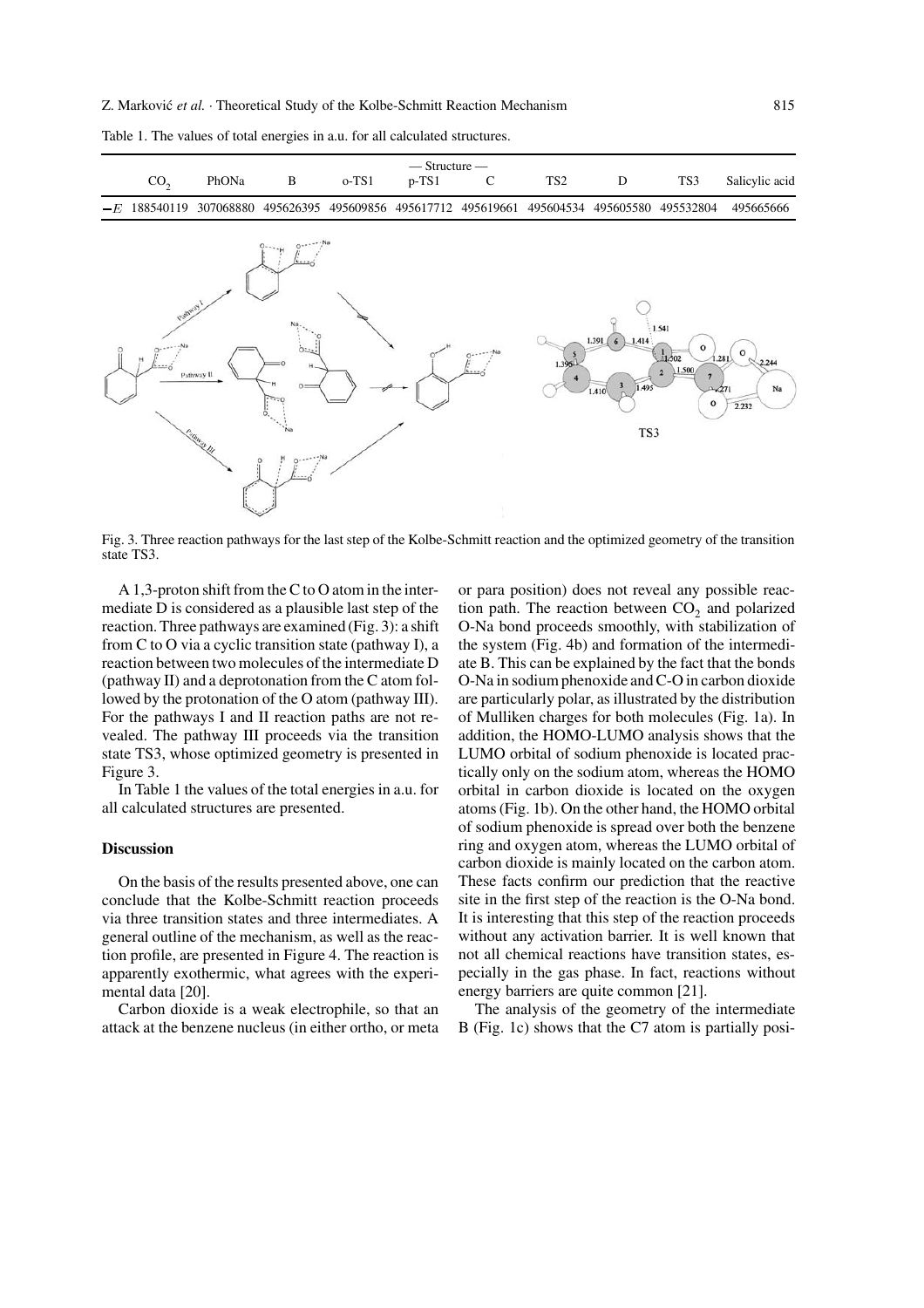

tively charged. The C7-O bonds are longer than those in the molecule of  $CO_2$ . The bond  $O-C_{sp^2}$  is also significantly elongated, as compared to the  $O-C_{\text{sn}^2}$  bond in sodium phenoxide, whereas the aromatic structure of the benzene nucleus is completely maintained.

In the transition state o-TS1 (Fig. 2), a bond between the C2 and C7 atoms is partially formed. The consequence of the formation of this weak bond is that the geometry of the benzene ring is slightly deformed in the o-position. This carbon atom is out of plane by 10 degrees. The bond lengths in the benzene ring of o-TS1 are close to the values for aromatic bonds, but a partial bond alternation in the ring can be observed. It is well known that an alternating bond elongation and contraction in benzene rings can be induced [22, 23] by imposing enough strain on a six-membered ring (Mills-Nixon effect [24]). The geometry and energy of the intermediate C are very similar to those of o-TS1, probably due to the fact that o-TS1 is a late transition state. The bond between C2 and C7 in the intermediate C is shorter, and the bond between C1 and C2 is significantly longer. An interesting feature of o-TS1 and the C is that three C-atoms, two O-

atoms and an Na-atom form a six-membered ring, in which the Na atom is chelated by two oxygen atoms. It is well known that sodium phenoxide readily forms chelate compounds with oxygenated substances [10].

A remarkable feature of the geometry of p-TS1 (Fig. 2) is that both C1 and C4 atoms are out of plane by about 10 degrees, causing a significant deformation of the benzene ring. The bonds between the phenoxide oxygen and sodium, as well as between the sodium and oxygen atoms of the  $CO<sub>2</sub>$  moiety, are significantly longer than those in o-TS1. We assume that the pronounced deformation of the benzene ring in p-TS1 is an important reason for the distribution of the products in the reaction between carbon dioxide and sodium phenoxide.

In the transition state TS2 the bond between phenoxide oxygen and sodium is almost completely broken (Fig. 2). As compared to the intermediate C, the sodium atom in TS2 is bonded to both oxygen atoms of the  $CO<sub>2</sub>$  moiety. The conversion from the intermediate C to D causes the geometrical changes in the benzene ring, so that the C1-C2 bond of TS2 is significantly longer than the analogous bond in the in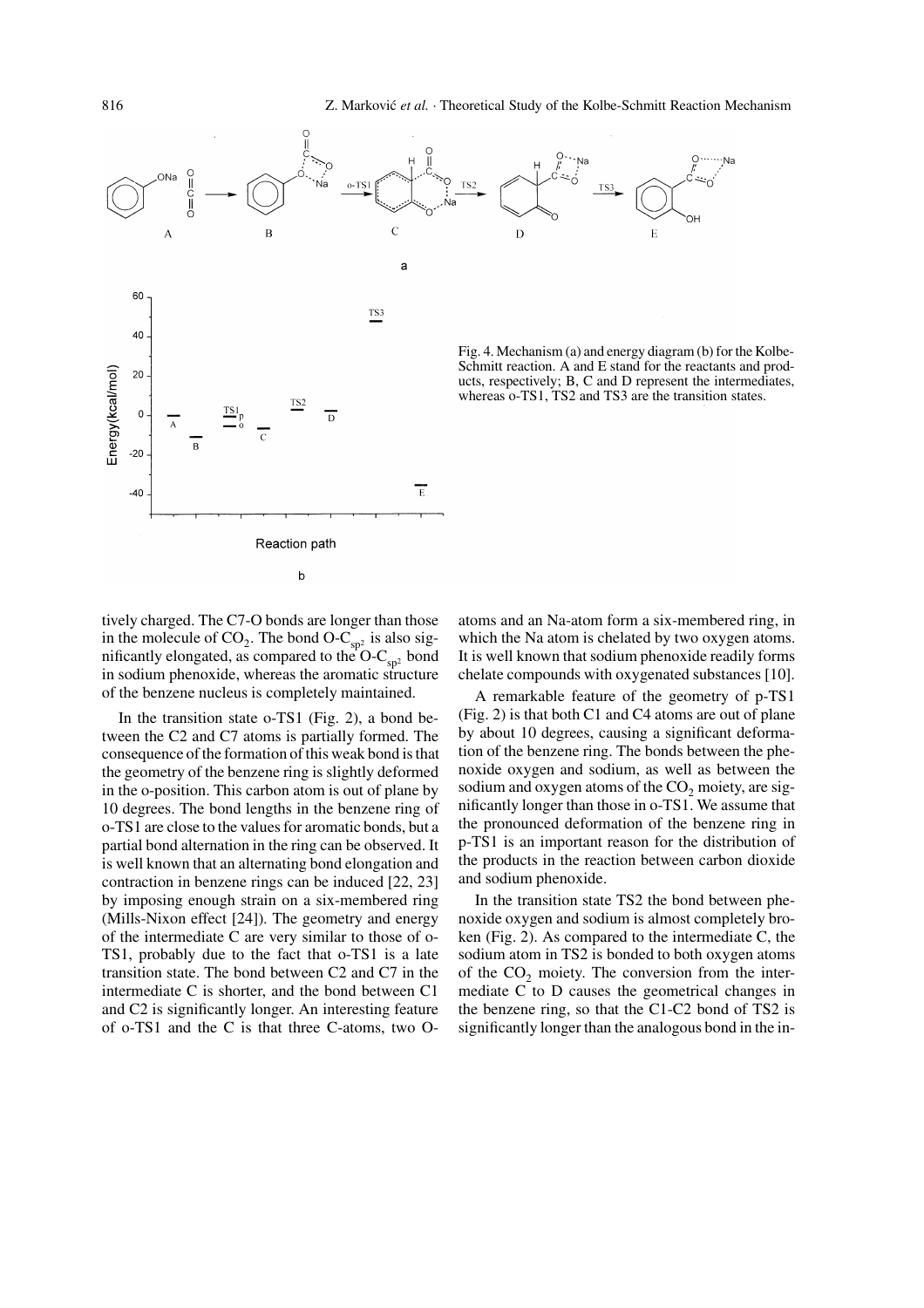termediate C. The C1-O bond is shorter, whereas the C1-C7 bond is almost completely formed. Similarly to the case of o-TS1, TS2 is a late transition state, implying that minor changes in the geometry and energy between TS2 and the intermediate D can be observed. The most important difference between these two geometries is that the bond between phenoxide oxygen and sodium is completely broken in D.

As mentioned above, the vibrational analysis reveals that both intermediates B and D show one strong vibration of the  $CO<sub>2</sub>$  moiety. Bearing in mind the results of the FT-IR study on the thermal behaviour of the NaPh-CO<sub>2</sub> complex  $[11]$ , one can conclude that the splitting of the vibration  $\nu(CO_2)$  asym is caused by a transformation from B to D.

As indicated above, three pathways are considered for further transformation from D to the final product. Reaction paths for the pathways I and II (Fig. 3) are not revealed. In the pathway III (Fig. 3) the separation of the hydrogen atom requires an activation energy of 45.67 kcal/mol, and then, the formation of the O-H bond of sodium salicylate occurs smoothly. A relatively high energy barrier in the pathway III is supported by the fact that the reaction mixture has to be heated for 1 hour at 150 - 160 °C under enhanced pressure in order to form sodium salicylate [10]. In addition, it is well known that a similar 1,3-shift of a hydrogen atom in the conversion process for vinylacetaldehyde tautomerization requires an activation energy of 56.4 kcal/mol in the gas phase [25].

The optimized geometry of TS3 (Fig. 3) shows that all C-C bonds in the benzene ring have the expected bond lengths (about 1.4  $\dot{A}$ ), except the C1-C2 and C2-C3 bonds. They are shorter than the analogous bonds in the intermediate D, but they are still longer than ordinary aromatic bonds. The bonds in the  $CO<sub>2</sub>$  moiety, as well as the C2-C7 bond are almost completely formed, whereas the C2-H bond is almost completely broken.

The intermediate D can undergo a reverse reaction, forming the intermediate C. The energy barrier for the back reaction is very low, only 0.66 kcal/mol. The intermediate C can also undergo a reverse reaction yielding B, with an energy barrier of 1.22 kcal/mol. These low values of the energies of activation for the back reactions can explain the fact that Kolbe has never exceeded the yield of 50%. Schmitt significantly improved the yield by performing the reaction under higher pressure (i.e. by shifting the equilibrium to the right side of the reaction).

### **Concluding Remarks**

This is the first theoretical study of the Kolbe-Schmitt reaction mechanism. Our calculations reveal that this reaction is an exothermic process, which proceeds via three transition states and three intermediates. The main product of the reaction is salicylic acid, whereas the para product can be expected at a very low yield.

The first step of the reaction is an attack of the carbon dioxide molecule on the polarized O-Na bond of sodium phenoxide (Fig. 1a), where the intermediate NaPh-CO<sub>2</sub> complex (B in Fig. 1c and Fig. 4) is formed. In the next step of the reaction, the electrophilic carbon atom attacks the ring primarily at the ortho position. The reaction proceeds via the transition states o-TS1 and TS2 (Fig. 2), with the formation of the intermediates C and D (Fig. 2 and Fig. 4). In the last step of the reaction, the intermediate D is converted into the final product, sodium salicylate, by a 1,3-proton shift from C to O atom (Fig. 3). This reaction path involves the deprotonation from the C atom followed by the protonation of the O atom via the transition state TS3 (Fig. 3), and, as expected, requires a high energy of activation. The intermediates C and D can easily undergo a reverse reaction (due to low activation energies), thus indicating that by performing the reaction under enhanced pressure of carbon dioxide, the equilibrium is shifted to the final products of the reaction.

Our work suggests that the Kolbe-Schmitt reaction occurs via three intermediates, whereas the FT-IR study on the thermal behaviour of the NaOPh-CO<sub>2</sub> complex indicates that two intermediates can be expected in the reaction. The absence of one vibration in the FT-IR spectrum can be attributed to relatively low activation energies for the conversion from B to D, and to the possibility for the reverse reaction from D to B.

As mentioned above, the distribution of the products in the Kolbe-Schmitt reaction is highly dependent on the metal cation, indicating that metal plays a significant role in the mechanism of the reaction. The investigations of the reactions of carbon dioxide with lithium phenoxide and potassium phenoxide are under intense scrutiny.

### *Acknowledgement*

The work is supported by the Foundation for Research Development of the Republic of South Africa